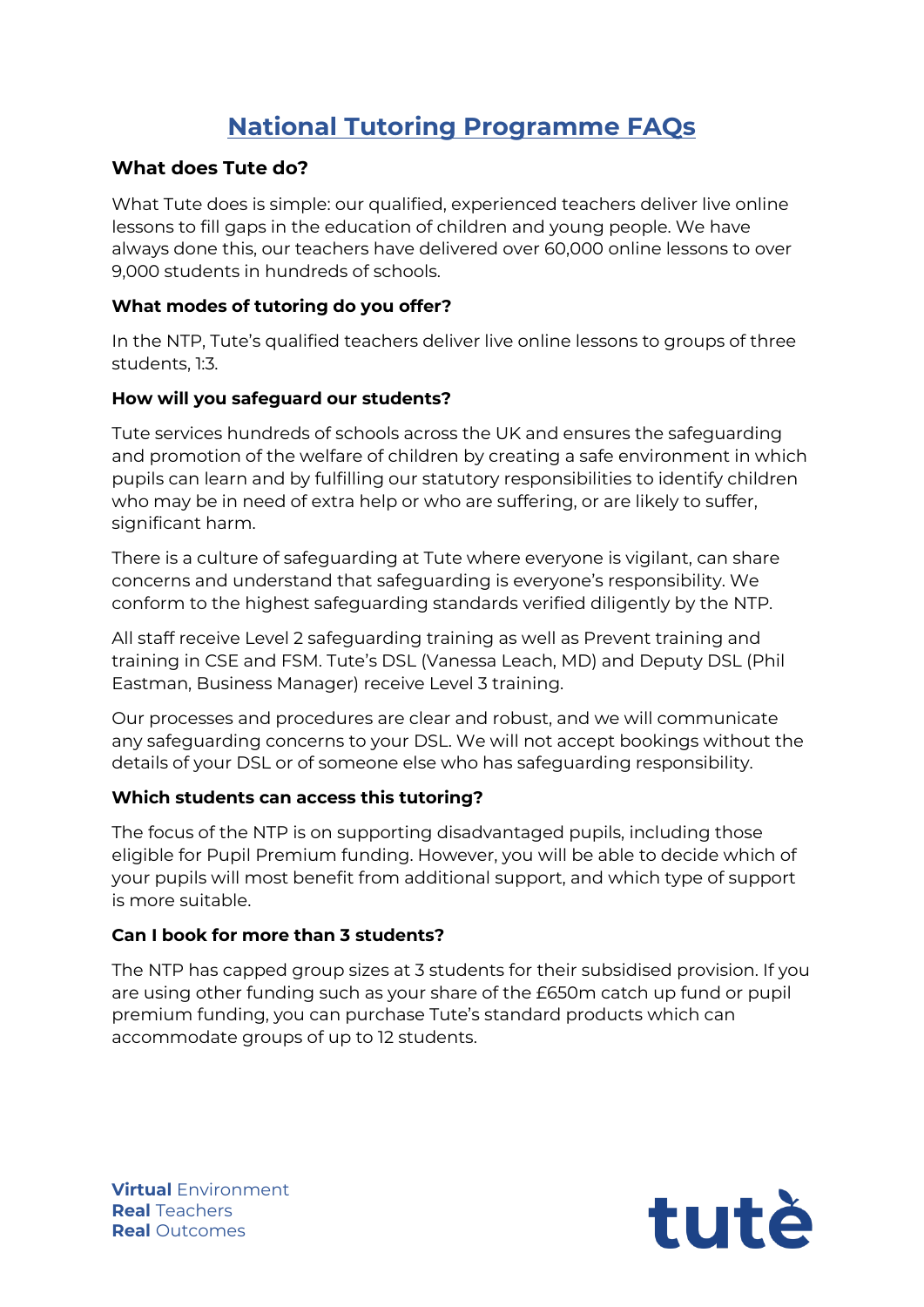## **What types of schools can you work with?**

Tute works with all types of education establishments and in the NTP, this is primary and secondary mainstream, alternative provision settings and special schools.

## **Which regions do you cover?**

Tute provides its tutoring in all regions of England.

## **How do you train your tutors?**

Live and interactive training starts at recruitment, continues into induction, and remains ongoing throughout the Tute teaching career. With a firm focus on ensuring the greatest impact and best outcomes for students cycles of training, lesson observation, and appraisal address: Tute's pedagogy, platform, assessment, safeguarding and pupil needs and outcomes.

## **How do you recruit your tutors?**

Our high expectations are communicated at job advert stage and our rigorous safer recruitment process begins with our application form - we do not accept CVs. Online interviews are followed by initial training and lesson delivery, and all pre-appointment checks (DBS etc) as defined in Part 3: KCSIE 2020 are evidenced in our SCR.

## **What subjects and Key Stages do you offer?**

In the NTP, Tute offers lessons in English, maths, science, humanities and MFL across Key Stages 1, 2, 3 and 4. In our usual work, we also deliver KS5 provision.

## **Who are your tutors?**

Tute only employs qualified teachers with QTS. We recruit passionate, experienced professionals to join our expert team of Tute Teachers. We are more interested in commitment and pedagogical content knowledge than in online experience but Tute provides comprehensive training that creates outstanding online teachers.

## **What devices can we use?**

Tute works across most devices: laptops, PCs, Chromebooks, iPads and other tablets. We do not recommend accessing lessons on a mobile phone.

## **What equipment will students need?**

To join Tute lessons students need a laptop, Chromebook or iPad with internet access and a headset with a microphone. If using a tablet computer, students will need a separate keypad. The integral software keypad will obscure their view of our Learning Cloud.

## **Do we need to download any special software for the lessons?**

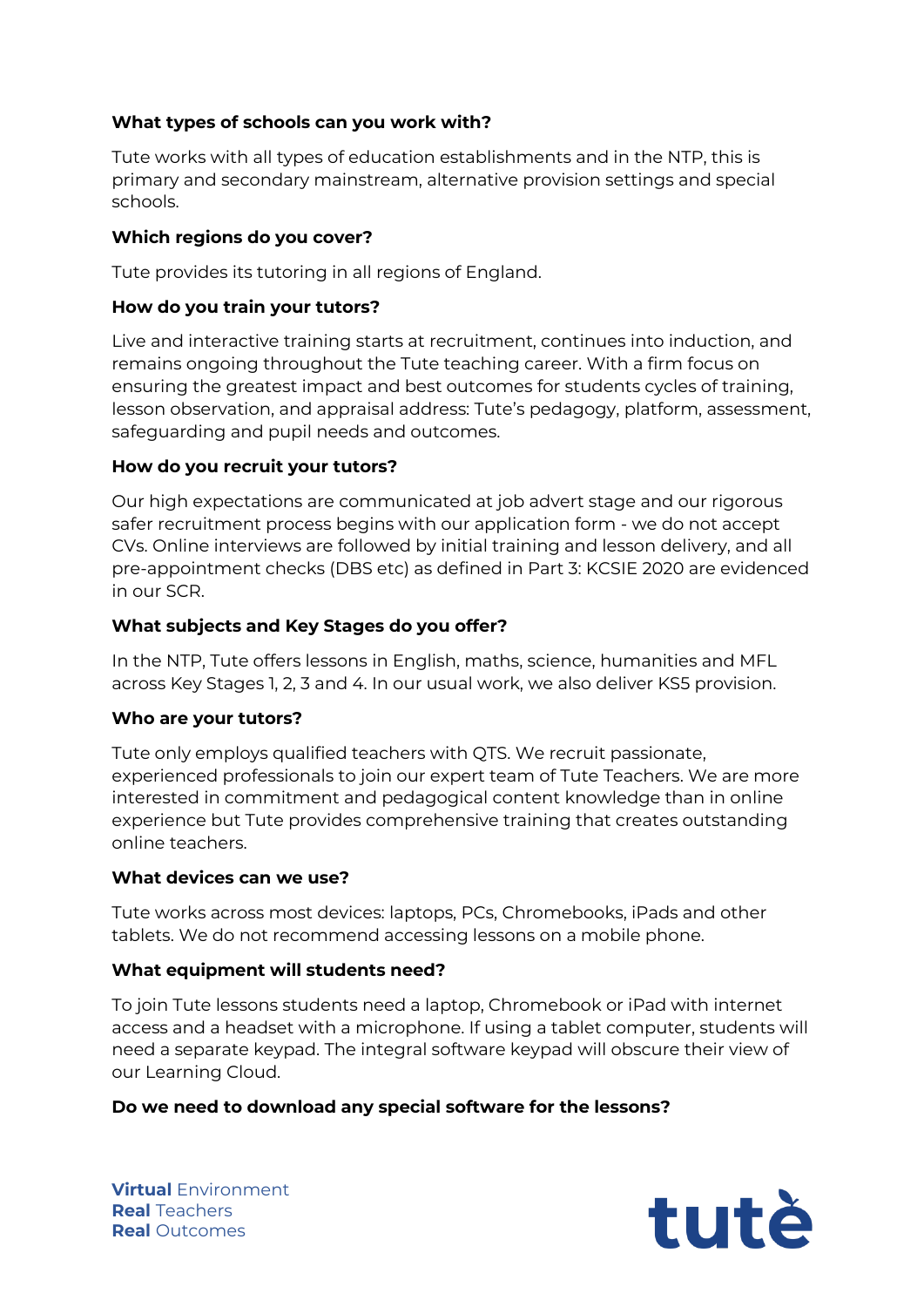No, you do not need any special software to join our lessons. Tute's platform is cloud-based.

# **How do students join Tute lessons?**

Students will log into their account at Tute.com where they find a login box to click on. They will enter their username and password. Next, they click on the Timetable icon and go to the date of their lesson. From here, they simply click on the live lesson in their timetable, it will load and they will join.

# **How will you communicate with our school?**

Progress tracking and attendance data can be accessed independently using One Drive and Power BI and students can be observed using our lesson playbacks. Half-termly meetings provide formal review points, but our dedicated admin and relationship managers are available day and evening by phone, email, chatbot and social media.

# **How will you keep track of pupil progress?**

Tute's booking form, which captures your baseline student data and needs, then become a progress tracker: a live document informing all involved of student progress, engagement, and attendance. Progress is measured in lessons against agreed learning objectives and data is available for every child after every lesson.

# **How much does our school have to pay for tutoring?**

|                                     | <b>Total cost</b> | Cost to schools (25%) |
|-------------------------------------|-------------------|-----------------------|
| Per group, per lesson               | £60.00            | £15.00                |
| Per student, per lesson             | £20.00            | £5.00                 |
| Per group, per block (20 lessons)   | £1,200            | £300                  |
| Per student, per block (20 lessons) |                   | £100                  |

Tutoring received through NTP Tuition Partners will be subsidised by 75%.

# **How do we pay?**

You are free to use to use additional catch-up funding, announced by the Department for Education in 2020, to pay for the remaining costs or any other funding.

Tute will not ask you to pay upfront. You will book your blocks and we will invoice you each half term for what you have used. This makes using our tuition flexible and quick, which we know is important.

**Virtual** Environment **Real** Teachers **Real** Outcomes

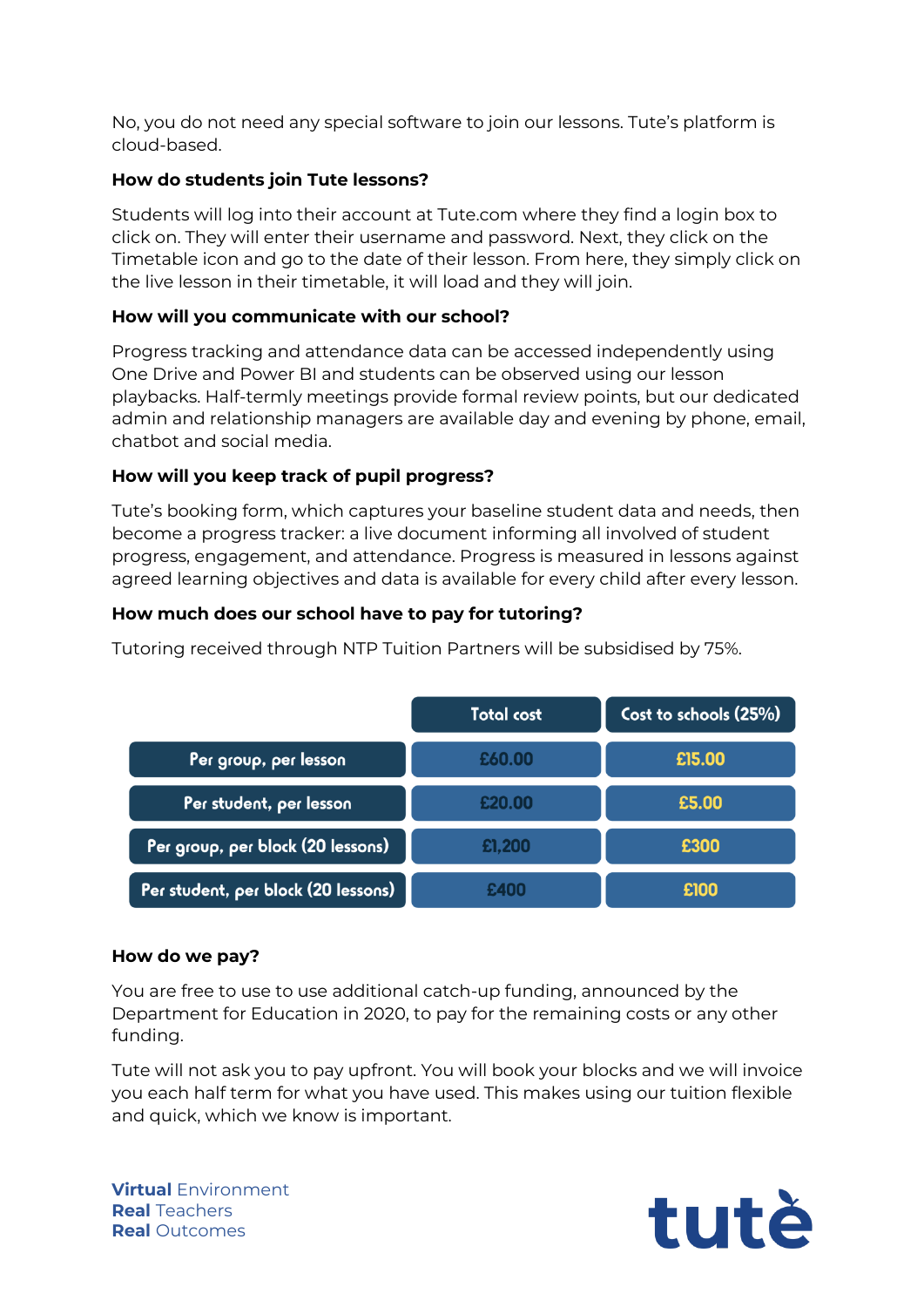## **How do we book?**

To start the booking process, you first need to complete our online enquiry form. When you submit your form, our automated system will take you to the next stage where you'll need to be ready to provide information about your student numbers, year groups, required subjects and start date.

If you have a good idea of your requirements, you can provide this information immediately which will speed up the process, or we can call you to discuss further.

## **Can I talk to someone before I book?**

Of course! When you complete our online enquiry form, a member of the team will get back to you as soon as possible. We are expecting high demand and will get back to you within 48hrs to have a chat.

## **Can we register now even if we don't want to start tuition yet?**

Of course! Just complete the online enquiry form and we will hold the details until you're ready.

## **When can lessons begin?**

As soon as we can get them scheduled!

We will need to work with your team to define the learning objectives that target the gaps in learning and you will need to provide us with the student information we need to plan appropriately.

Also, If you have not worked with Tute before and your students will be joining our lessons from your school, we'll need to undertake a quick IT test before lessons can start (this normally takes just a few minutes). Once the test is done, lessons can start so long as we have all the information we need.

# **Can lessons be delivered outside of school hours?**

Tute can deliver lessons before, during and after school, at the weekend and during school holiday periods.

# **Can we book other subjects beyond the ones in the NTP list?**

The NTP subsidises tuition in English, maths, science, humanities and MFL. If the subject you want is not listed, you can still commission lessons from Tute at our usual pricing.

# **How many NTP blocks can I book?**

The NTP will subsidise one block of 20 Tute lessons for each student in the subject they most need help with.